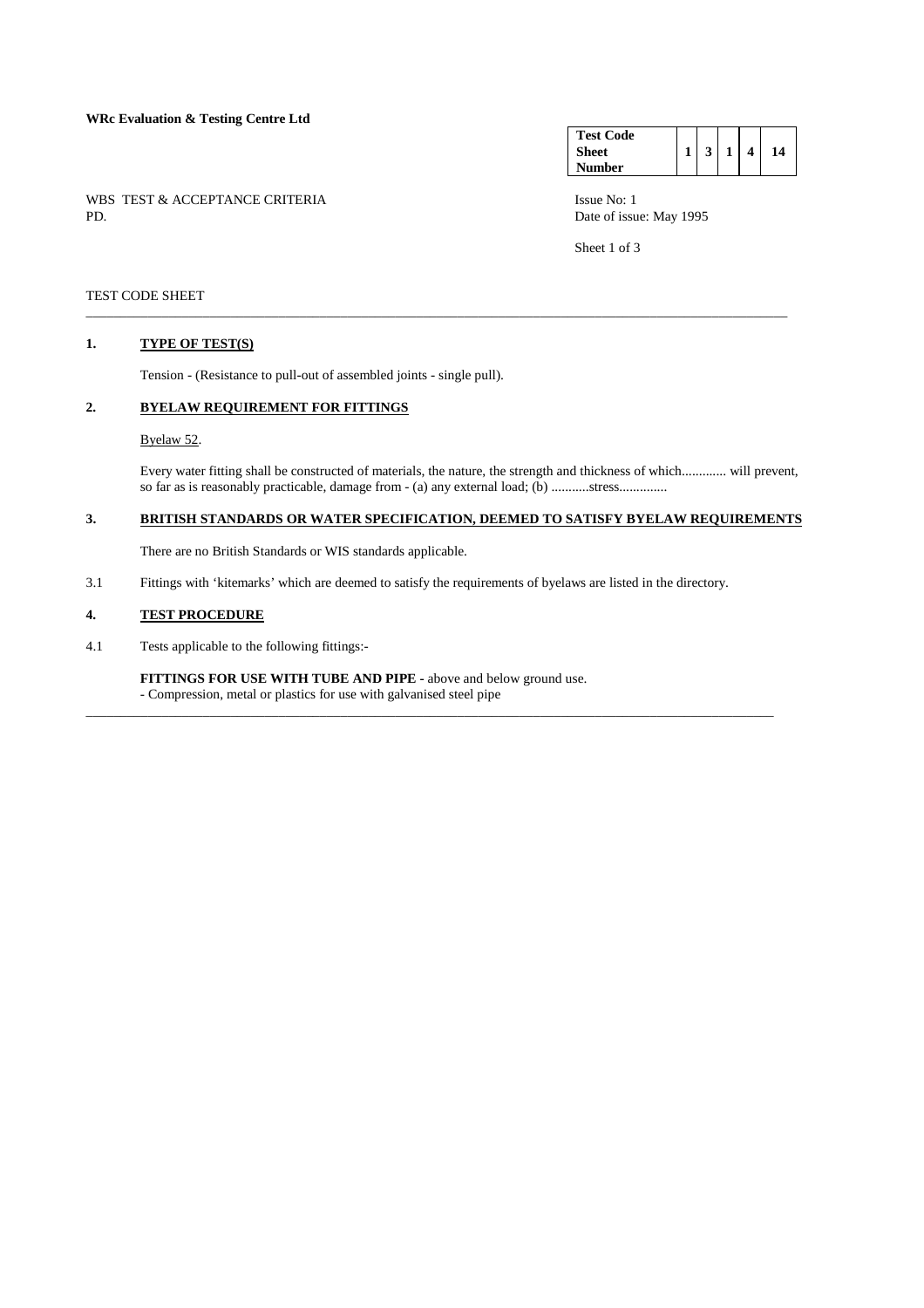| <b>Test Code</b> |  |  |    |
|------------------|--|--|----|
| Sheet            |  |  | 14 |
| Number           |  |  |    |

 Issue No: 1 Date of Issue: May 1995

Sheet 2 of 3

# **(A) COMPRESSION FITTINGS FOR USE WITH GALVANISED STEEL PIPE - ABOVE GROUND**

\_\_\_\_\_\_\_\_\_\_\_\_\_\_\_\_\_\_\_\_\_\_\_\_\_\_\_\_\_\_\_\_\_\_\_\_\_\_\_\_\_\_\_\_\_\_\_\_\_\_\_\_\_\_\_\_\_\_\_\_\_\_\_\_\_\_\_\_\_\_\_\_\_\_\_\_\_\_\_\_\_\_\_\_\_\_\_\_\_\_\_\_\_\_\_\_\_\_\_\_\_\_\_

### TEST METHOD

 The test specimen shall consist of the fitting or fittings to be tested, assembled with one or more pieces of galvanised steel pipe of the size and quality for which the fitting is designed. Each piece of pipe shall be at least 300mm in length. Assembly of the fittings shall be in accordance with the manufacturers assembly instructions.

 Mount the test specimens securely to the tensile test apparatus in accordance with setting-up procedure IGN 1-50-72. Select from Table A the appropriate test force for pipe size and fitting under test.

 Apply the tensile force gradually over a period of 15-30 seconds. Hold specimen in constant tension for a period of 5 mins + 30 secs, - 0 secs and at a temperature of  $20 \pm 3$ °C.

| Table A Dimensions of steel tubes: light |                |      |           |                  | medium    |      |                  | Test      |      |           |       |
|------------------------------------------|----------------|------|-----------|------------------|-----------|------|------------------|-----------|------|-----------|-------|
|                                          | Designation    |      | Outside   | <b>Thickness</b> | Outside   |      | <b>Thickness</b> | Outside   |      | Thickness | Force |
| Nominal                                  | of             |      | diameter  |                  | diameter  |      |                  | diameter  |      |           | (KN)  |
| size                                     | thread         |      | max   min |                  | max   min |      |                  | max   min |      |           |       |
| (DN)                                     |                |      |           |                  |           |      |                  |           |      |           |       |
|                                          |                | mm   | mm        | mm               | mm        | mm   | mm               | mm        | mm   | mm        |       |
| 15                                       | $\frac{1}{2}$  | 21.4 | 21.0      | 2.0              | 21.7      | 21.1 | 2.6              | 21.7      | 21.1 | 3.2       | 0.60  |
| 20                                       | $\frac{3}{4}$  | 26.9 | 26.4      | 2.3              | 27.2      | 26.6 | 2.6              | 27.2      | 26.6 | 3.2       | 1.26  |
| 25                                       |                | 33.8 | 33.2      | 2.6              | 34.2      | 33.4 | 3.2              | 34.2      | 33.4 | 4.0       | 1.97  |
| 32                                       | $1\frac{1}{4}$ | 42.5 | 41.9      | 2.6              | 42.9      | 42.1 | 3.2              | 42.9      | 42.1 | 4.0       | 3.23  |
| 40                                       | $1\frac{1}{2}$ | 48.4 | 47.8      | 2.9              | 48.8      | 48.0 | 3.2              | 48.8      | 48.0 | 4.0       | 5.00  |
| 50                                       | 2              | 60.2 | 59.6      | 2.9              | 60.8      | 59.8 | 3.6              | 60.8      | 59.8 | 4.5       | 7.80  |
| 65                                       | $2\frac{1}{2}$ | 76.0 | 75.2      | 3.2              | 76.6      | 75.4 | 3.6              | 76.6      | 75.4 | 4.5       | 12.40 |

### Table "A" - Above Ground

 After removal, examine the specimen for pull-out from the compression ring and/or fracture/tearing of the pipe. If appropriate, the cap nut shall be removed to permit examination.

### **5. ACCEPTANCE CRITERIA**

 The pipe shall not fracture within the fitting or separate from the fitting during the period of the test. Upon completion of the test and dismantling of the fittings, visual inspection of the pipe shall indicate no damage to the galvanic coating.

|--|